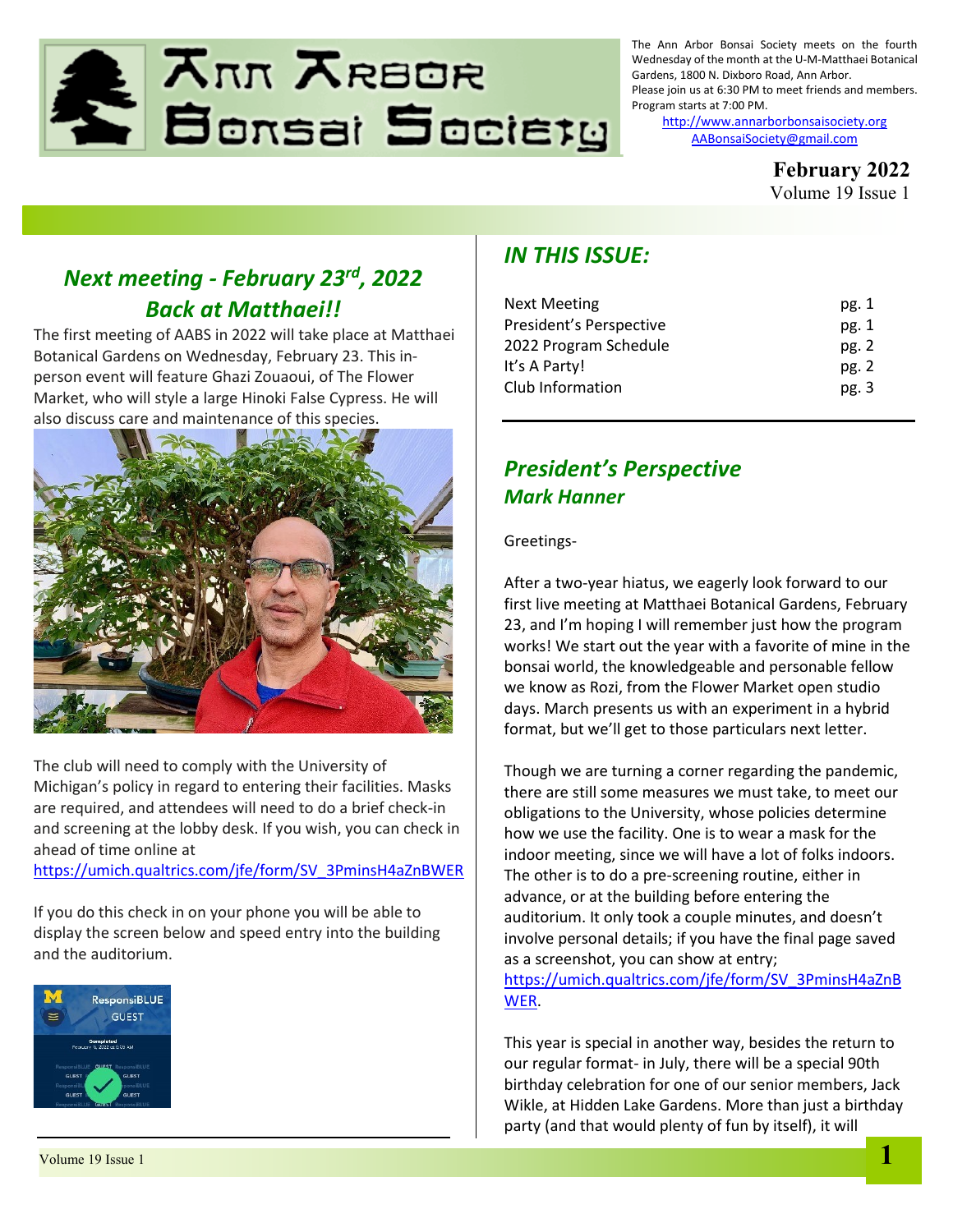highlight the fundraising for the Jack Wikle Bonsai Legacy, creating a self-sustaining endowment for care of the bonsai collection at HLG's. Our club will be helping out, more details to follow, when we solicit volunteers for the auction that day.

And speaking of volunteering, we are in need of a couple new people to help with the regular functioning of our bonsai society. Specifically, we are looking for someone to take over Bob Bauer's job as Communications Secretary, which involves emailing the membership about meetings and events, and sharing the info to our Facebook page. Bob estimates it takes maybe 2-3 hours a month. He will be delighted to help you through the process, and talk with you at the February meeting about the job. We also are looking for a replacement for Katie Norder, as treasurer; she would like to change to a job that fits better. There is some light bookkeeping involved, keeping track of our expenses for programs, and income from dues and workshops, but a CPA license is not required. In several months, we will be looking for a replacement for Laura Andre, in her roles as Webmaster, and Zoom coordinator. I think we have the Membership spot filled.

So our need is real, and we are at the point where new volunteers are necessary. For a club to prosper and grow, members need to step up and ask- how can I help? Please consider if this is your time to be the person who steps up!

Sure looking forward to seeing you all at our next meeting!

Mark

## *2022 Program Schedule Jay Sinclair*

| March 23                  | Carmen Leskoviansky                  |
|---------------------------|--------------------------------------|
| April 27                  | Bring Your Own Tree Workshop Meeting |
| <b>May 25</b>             | <b>Young Choe</b>                    |
| May 26                    | Young Choe - workshop                |
| June 22                   | TBD                                  |
| July 27                   | Jennifer Price                       |
| August 24                 | Jim Doyle                            |
| August 25                 | Jim Doyle workshop                   |
|                           | August 26 - 28 AABS Annual Show      |
| September 28 Club Auction |                                      |
| October 26                | Mark Arpag                           |
|                           |                                      |

#### *More On Our February Meeting…*

Ghazi will share insights from his 26 years of experience with bonsai. "I have been a student of bonsai since 1993, when I was gifted my first tree", said Ghazi. "I fell in love with the art right away. I was, initially, self-taught. I read all the books and magazines and watched all the videos I could get my hands on. Today, after the scores of trees that passed through my hands, I still consider myself a student of bonsai. I am now employed at the Flower Market where I practice bonsai as a profession and further my learning through the many workshops and demonstrations given by visiting artists. My favorite trees to work with are juniper, pine, yew, boxwood, mulberry, linden, elm, and cotoneaster. I always enjoy teaching bonsai and sharing what I know with others who might be interested."

The meeting will begin at 6:30 pm. The program will start at 7:00 pm.

## *It's a PARTY!!!*



#### SAVE THE DATE: July 9, 2022.

**Jack Wikle 90th Birthday Celebration and Auction at Michigan State University's Hidden Lake Gardens, Tipton, Michigan**

Jack will be donating the balance of his personal bonsai collection and related items for this auction, with all proceeds to benefit the Jack Wikle Bonsai Legacy Fund.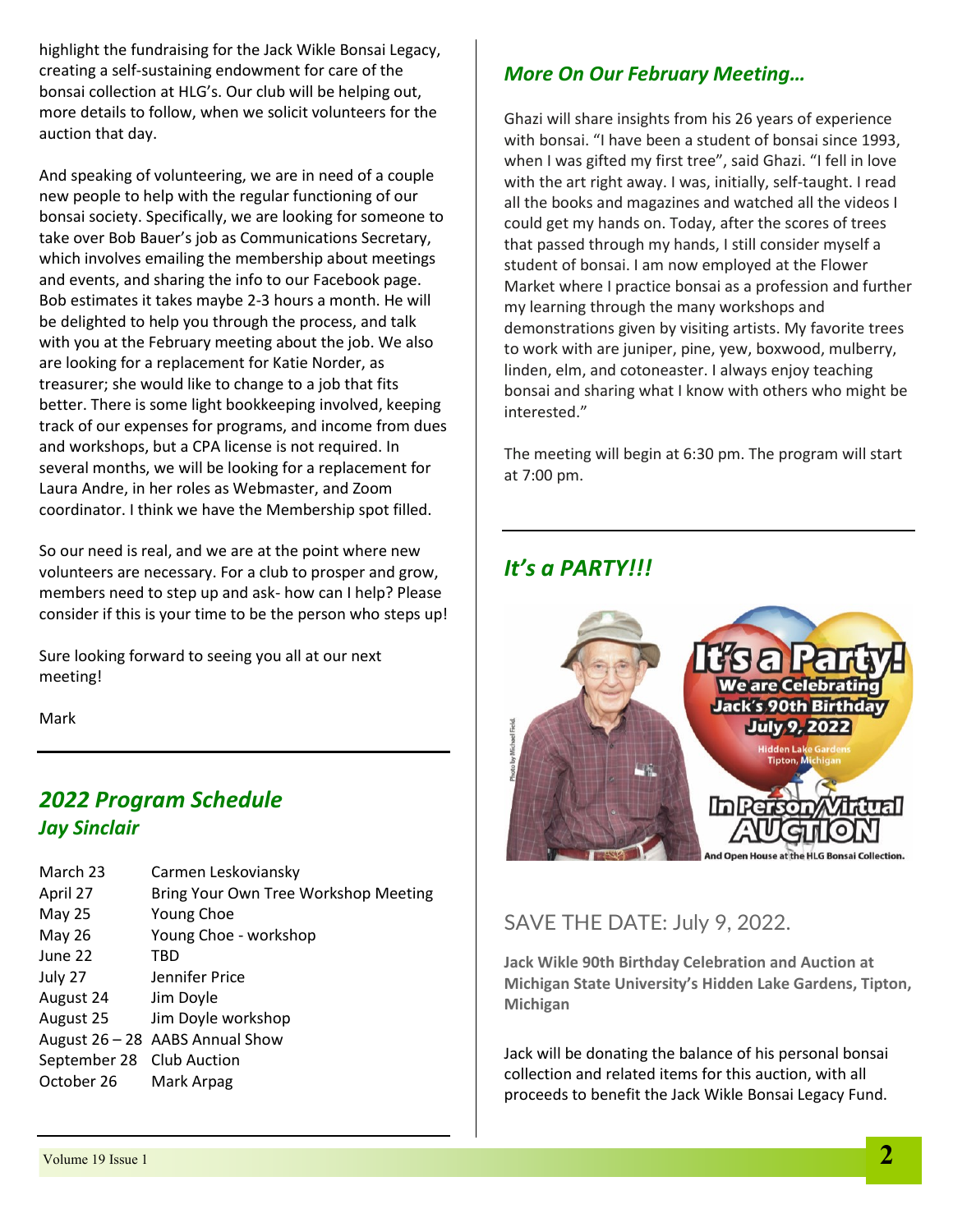Jack's donation will be supplemented by bonsai and related items donated by supporters of this sale seeking to promote this art form. All donors will be publicly recognized for their contributions. Sale items will include bonsai, bonsai stock, bonsai pots, tools, display stands, turntables and other equipment. Dozens of bonsai books, bonsai magazines dating back to the mid-sixties, photos of bonsai, paintings and other bonsai themed artworks will also be sold. Unique to this sale are the gold-plated "remains" of two small bonsai, still in their original pots. Jack's collection of dozens of frog-representation art pieces will also be sold.

YOUR OPPORTUNITY TO HELP: DONATIONS OF AUCTIONABLE ITEMS ARE INVITED IN SUPPORT OF THE JACK WIKLE BONSAI LEGACY FUND.

For the most up to date information on the Celebration visit: [https://jackwiklebonsailegacy.com/?page\\_id=1087](https://jackwiklebonsailegacy.com/?page_id=1087)

**Ads in the Newsletter:** All members can offer for sale any bonsai and bonsai related materials in the newsletter or at the monthly meeting with no sales fee. AABS Society Members' ads are free to publish in the Newsletter. Deadline for submissions to the Newsletter is the 5th of the month.

**Prizes for the Raffle:** We are soliciting donations suitable for prizes to be raffled during each general meeting, and, for the Annual Bonsai Show Raffle. If you have a tree, bonsai pot, tool or anything else bonsai related, that you do not use anymore and is still in good condition, consider donating it to the Society. Please see Bill Struhar at any meeting, email Bill at [wm.struhar@mail.com](mailto:wm.struhar@mail.com) or call (586) 468-7169.

**Club Logo Now Available:** we will embroider the club logo on your garment for \$12 (plus modest additional charge for lined garments).

The logo comes in two forms; light green tree on dark green background, or dark green tree on light green background, with a border on both combinations and AABS lettering and Chinese characters with appropriate contrasting color depending upon the garment color.

Bring your garment in a clear plastic bag to a meeting, select your colors, pre-pay Bill Struhar, and your garment will be ready one or two meetings later. (The vendor may require a minimum of five garments per order)

### *2021 EXECUTIVE BOARD*

| Communications & Marketing  Bob Bauer             |  |
|---------------------------------------------------|--|
| Membership Coordinator  Laura Andre               |  |
|                                                   |  |
| Director - Webmaster/Zoom Coordinator Laura Andre |  |
|                                                   |  |

### *AABS AD-HOC COMMITTEES*

The AABS President is an ex-officio member of all committees with the exception of the Nomination Committee. **Fund Raising:** William Struhar **Web Administration:** Bob Bauer **Nomination Committee: Show Committee:** Ron Milostan and Paul Kulesa **Annual Auction:** Paul Kulesa

**\_\_\_\_\_\_\_\_\_\_\_\_\_\_\_\_\_\_\_\_\_\_\_\_\_\_\_\_\_\_\_\_\_\_\_\_\_\_\_\_\_\_**

Membership dues are \$25. Please pay by check, written to Ann Arbor Bonsai Society or bring your credit card to the meeting and pay. AABS now accepts credit cards and paypal for membership fees and other AABS activities. Please talk with the Treasurer at the next meeting.

> Katie Norder – Treasurer AABS Attn: AABS Membership 13143 Hadley Road Gregory, MI, 48137

[AABonsaiSociety@gmail.com](file://///psf/Host/Users/jbrianbyrd/Documents/For%20AABS/AABonsaiSociety@gmail.com)

The Ann Arbor Bonsai Society is affiliated with the American Bonsai Society: [http://absbonsai.org](http://absbonsai.org/) and the Mid-American Bonsai Alliance: [http://mababonsai.org](http://mababonsai.org/)

**\_\_\_\_\_\_\_\_\_\_\_\_\_\_\_\_\_\_\_\_\_\_\_\_\_\_\_\_\_\_\_\_\_\_\_\_\_\_\_\_\_\_\_\_\_\_\_**